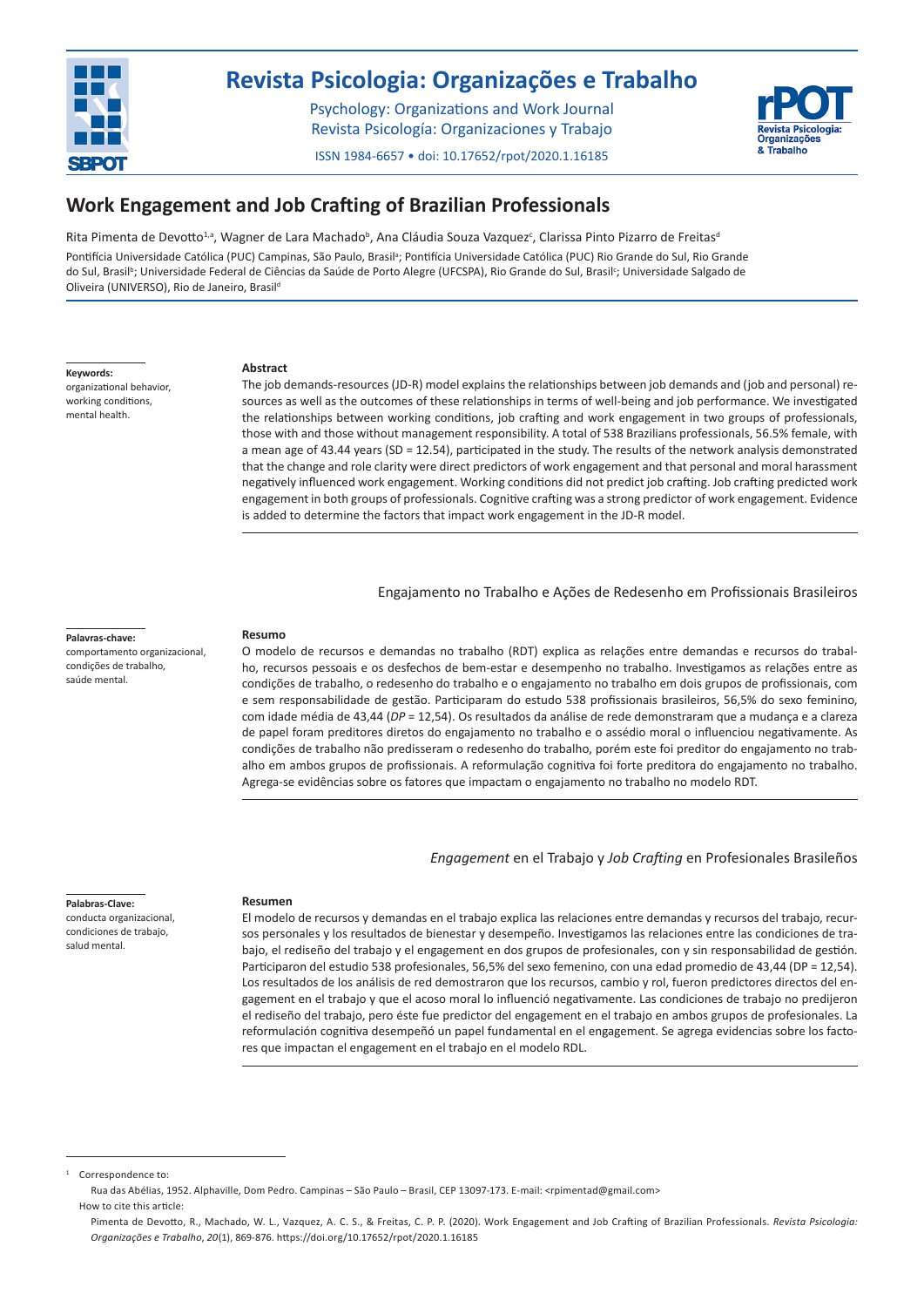The aim of this study was to investigate possible relationships between work engagement and job crafting in the context of job resources and job demands of Brazilian professionals. The theoretical model of job demands-resources (JD-R) (Bakker & Demerouti, 2007, 2016), adopted in this study from the perspective of positive psychology, proposes that there is a dynamic and continuous relationship between job demands and the availability of job resources to fulfill them.

Positive psychology refers to the scientific study of optimal human functioning. Its main objectives are to identify and promote factors that enable individuals, organizations and communities to flourish and thrive (Seligman & Csikszentmihalyi, 2000). More specifically, in the organizational and work area, this approach has focused on research about employees' healthy behaviors in work settings and on the positive outcomes produced (e.g., occupational health protection factors, professional self-fulfillment, performance and extra role performance). Concomitantly, with this scientific interest in positive psychological aspects at work, the importance of human capital and the psychological involvement of employees at work has been emphasized by organizational practitioners. Both converging developments have created fertile ground for research on work engagement (Schaufeli, 2013).

In the wake of positive organizational studies with an emphasis on occupational health, Schaufeli and Bakker (2004) proposed that work engagement is a positive and fulfilling mental state at work characterized by vigor, dedication and concentration. Vigor is determined by high levels of energy and mental resilience while working, willingness to invest in one's work and persistence in difficult situations. Dedication is marked by the strong involvement of the individual with his work and by a sense of significance, enthusiasm, inspiration, pride and challenge. Concentration is characterized by being completely absorbed at work, to the point of losing track of time and finding it difficult to detach oneself from work (Schaufeli & Bakker, 2004; Vazquez, Magnan, Pacico, Hutz & Schaufeli, 2015).

In recent decades, work engagement has been investigated mainly through the JD-R model (Bakker & Demerouti, 2007, 2016), which has gained popularity among researchers because it heuristically explains and predicts job performance and well-being at work, serving as a flexible and comprehensive conceptual framework for different studies (Schaufeli & Taris, 2014). Empirical studies based on the JD-R model have provided evidence about the direct and indirect effects of job resources and job demands, mediated by job crafting behaviors (Tims, Bakker, & Derks 2012; Wrzesniewski & Dutton, 2001), on exhaustion and work engagement and on the effects of both psychological states on job performance. Within the proactive perspectives of work design (Grant & Parker, 2009), job crafting is the approach that captures the process of redefining a job. The Portuguese phrase "redesenho do trabalho" (Chinelato, Ferreira, & Valentini, 2015) has been used to refer to job crafting. Job crafting comprises the bottom-up individual actions that modify the characteristics and the social environment of work.

The mechanisms and effects predicted in the JD-R model have been investigated through field survey research, mainly using cross- -sectional studies and a few longitudinal studies (Bakker, 2015; Schaufeli & Taris, 2014). In Brazil, studies conducted with the JD-R model have found positive relationships of work engagement with job crafting (Pimenta de Devotto & Machado, in press), job performance (Chinelato, Ferreira, & Valentini, 2019), skills alignment, positive affect, self-efficacy (Farina et al., 2019), meaning at work, role clarity, job control and social support (Prata, Freitas, Pimenta de Devotto, & Damásio, 2019). In addition, negative associations were

observed between work engagement and levels of job demand and harassment at work (Prata et al., 2019).

To date, work engagement studies have primarily used data analysis methods such as structural equations (Salanova, Agut, & Peiró, 2005) or multilevel structural equation modeling (MSEM) (Bakker, Hakanen, Demerouti, & Xanthopoulou, 2007). Such methods consider *a priori* the relationships between the variables predicted in the JD-R model to test them empirically. These analytical techniques may limit the apprehension of the phenomenon, as they do not explore new relationships between the variables of a system (Machado, Vissoci, & Epskamp, 2015). Thus, it is necessary to undertake analysis techniques that better deal with the complexity of the phenomena (Barabási, 2011).

To this end, network science explores the structure and dynamics of associations between variables of a system in the absence of an *a priori* model. Recently, some fields of psychology in Brazil (Dalanhol, Freitas, Machado, Hutz, & Vazquez, 2017) have employed network analysis (Epskamp, Cramer, Waldorp, Schmittmann, & Borsboom, 2012; Schmittmann et al., 2013) as a method of data analysis to apprehend the complexity of phenomena, allowing new structures and associations to emerge. To date, we are unaware of studies in Brazil that have investigated the relationships of work engagement with variables of the JD-R model by means of network analysis. Thus, the present study aimed to 1) use network analysis to explore the associations between work engagement, job crafting, job resources and job demands and 2) compare the relationships of work engagement with the target variables (i.e., job resources, job demands and job crafting) into two distinct groups of Brazilian professionals (those with and those without management responsibilities).

# **Job Resources, Job Demands, Job Crafting and Work Engagement**

The JD-R model (Bakker & Demerouti, 2007, 2016; Schaufeli & Taris, 2014) identifies two broad categories of working conditions: a) job demands and b) job resources, which are applicable to different types of occupations in which employees work with things, information or people. Job demands and job resources instigate two different psychological processes: a health-impairment process (e.g., exhaustion, job-related anxiety, and health complaints) and a motivational process (e.g., work engagement, commitment, and flourishing) (Bakker & Demerouti, 2016).

Job demands refer to the physical, social, psychological and organizational aspects of the job (e.g., overload, work pressure, interpersonal conflict, and job insecurity) that require physical or psychological (e.g., mental and emotional) effort from employees (Schaufeli & Taris, 2014). Empirical evidence suggests that job demands are the most important predictor of the burnout process and psychosomatic complaints (Bakker, Demerouti, & Sanz-Vergel, 2014). High job demands generate additional efforts to achieve job goals and to maintain job performance and have emotional or mental costs for employees (e.g., fatigue and irritability) (Schaufeli & Taris, 2014).

On the other hand, job resources are the physical, social, psychological and organizational aspects of the job that function as intrinsic and extrinsic motivators and are necessary to cope with the job (e.g., peer support, supervisor support, feedback, variety of skills, autonomy and learning opportunities). Job resources can a) reduce job demands and associated psychological and physiological costs; b) be instrumental in achieving goals at work; and c) stimulate personal growth, learning and development (Bakker & Demerouti, 2007). Job resources can mitigate the impact of job demands on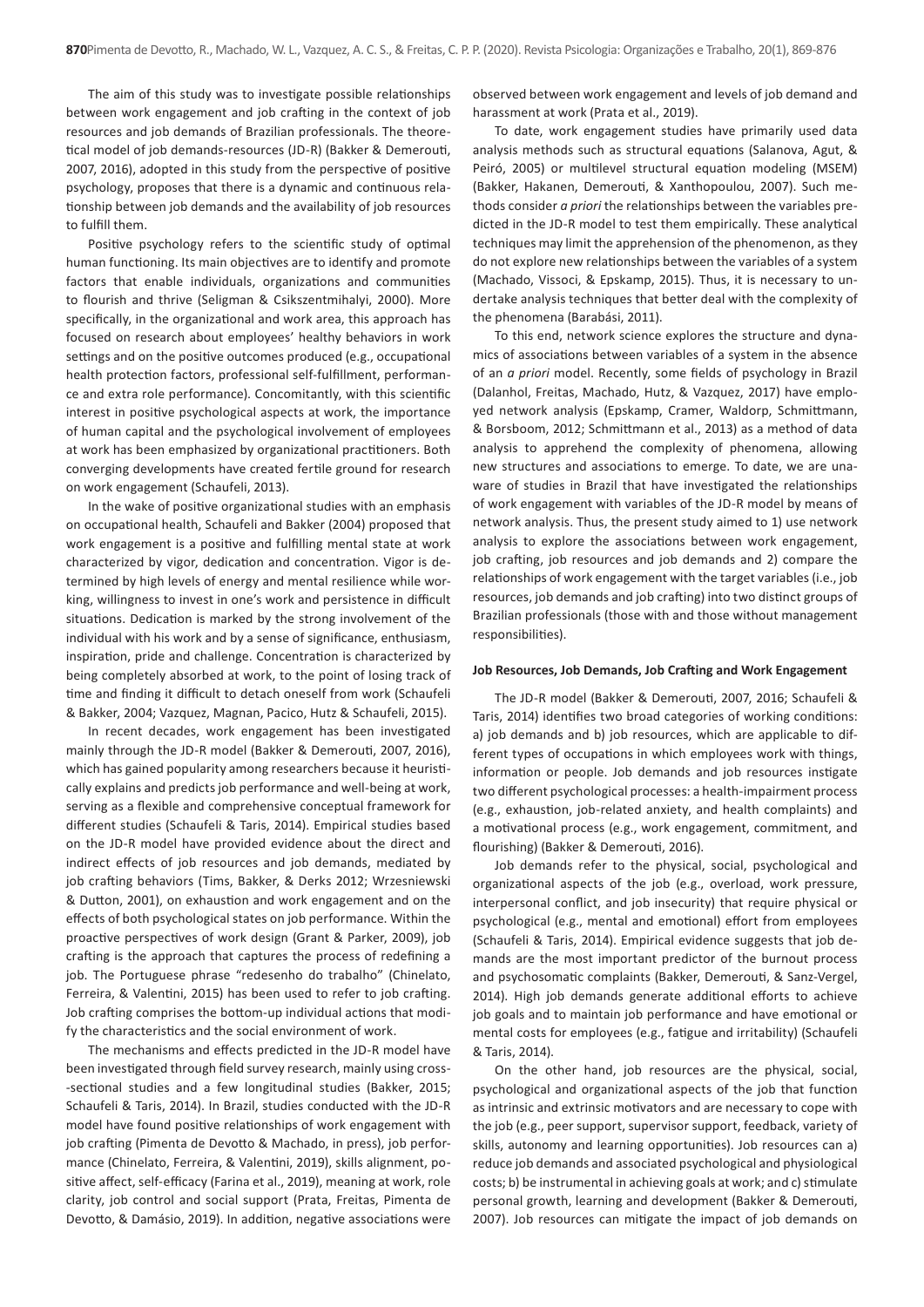the exhaustion process and can particularly influence motivation (e.g., work engagement) in the face of high job demands (Bakker & Demerouti, 2016). According to the relationships described in the JD-R model, we predict the following:

**Hypothesis 1 - Job resources (i.e., job control, supervisor support, peer support, role clarity and change) will be positively associated with work engagement; Hypothesis 2 - Job demands (i.e., demands, personal and moral harassment) will be negatively associated with work engagement.** Job crafting (Wrzesniewski & Dutton, 2001) or "redesenho do trabalho" (Chinelato et al., 2015) has recently been integrated into the job demands-resources (JD-R) model (Bakker & Demerouti, 2016) as a predictor of work engagement. Job crafting refers to employees' self-initiatives to redesign their own job to tailor it to their individual values, strengths and passions (Berg, Wrzesniewski, & Dutton, 2010). Employees modify their job by means of three types of strategies: task crafting, cognitive crafting, and relational crafting (Pimenta de Devotto & Machado, in press; Wrzesniewski & Dutton, 2001). The first strategy includes tangible changes in the set of tasks that the employee considers to form his job (e.g., changes in the number, scope and means of performing the task). Cognitive crafting involves changes in the meaning and purpose of an employee's job (e.g., perception of work not only as a set of concatenated tasks but as a significant part of the whole). Relational crafting encompasses changes in the quantity and quality of work interactions with such people as colleagues, superiors, customers, suppliers.

Within the JD-R model, job crafting has been proposed as a specific form of proactive behavior in which employees initiate changes in the level of job demands and job resources to strike a balance between both their personal resources and needs (Tims & Bakker, 2010). Job crafting behaviors seek to increase job resources (structural and social), increase challenging job demands, and decrease hindering job demands (Tims et al., 2012). These job crafting behaviors emphasize tangible changes in tasks and work relationships (Tims et al., 2012) but do not include the dimension of cognitive crafting (Slemp & Vella-Brodrick, 2013). Evidence suggests that job crafting gained prominence when working conditions were not favorable and employees had to proactively change job demands and job resources (Tims, Bakker, & Derks, 2013). The JD-R model proposed that employees motivated by their work were more likely to use job crafting strategies, which led to higher levels of job resources and higher levels of motivation (Bakker & Demerouti, 2016). Therefore, in line with the relationships explained in the JD-R model, we propose the following:

**Hypothesis 3 - Job crafting mediates the relationship between job resources and job demands and work engagement.** Research on job crafting has grown rapidly in the last decade, and the job crafting approach formulated by Tims and Bakker (2012) has predominated in empirical studies of the area. Findings from a recent meta-analysis found a strong correlation ( $r_c$  = 0.450) between job crafting and work engagement (Rudolph, Katz, Lavigne, & Zacher, 2017). In consonance with the JD-R model, we propose the following:

**Hypothesis 4 - Job crafting predicts work engagement.** Scholars proposed that job crafting takes place in different working contexts regardless of the degree of autonomy, authority and complexity involved in the job (Wrzesniewski & Dutton, 2001; Wrzesniewski, LoBuglio, Dutton, & Berg, 2013). Empirical evidence indicates that job crafting happens at routine jobs (McClelland, Leach, Clegg, & McGowan, 2014; Nielsen & Abildgaard, 2012) at more complex jobs (Rudolph et al., 2017; Tims et al., 2012) and at different organizational hierarchical levels (Berg et al., 2010). In this sense, we expect to find no significant differences in the occurrence of job crafting among professionals with and without management responsibility:

**Hypothesis 5: Job crafting predicts work engagement in both groups of professionals, those with and those without management responsibility in their job function.**

#### **Method**

## **Participants**

The convenience sample consisted of 538 individuals, 56.5% female, aged between 25 and 76 years (M = 43.44 years, *SD* = 12.54 years). Among the participants, 53.6% held a postgraduate degree, 6.7% had an incomplete postgraduate degree, and 29.4% had completed only their undergraduate education. Participants reported living in 16 Brazilian states, primarily the states of São Paulo (56.5%) and Minas Gerais (43.1%). Regarding the type of organization, 83.9% of participants worked in private companies, 9.2% in public organizations, 4.6% in mixed capital organizations and 2.3% in nongovernmental organizations. Among participants, 68% had management responsibilities in their job function (e.g., financial, resources, people, projects, and others), and 31.4% declared to have no management responsibilities in their function. The exclusion criteria of the sample were younger than 25 years old and job tenure of less than 6 months.

# **Instruments**

**Health and Safety Executive's Management Standards Indicator Tool, HSEMSI -Short Form (Cousins et al., 2004, adapted to Brazilian Portuguese by Prata et al., 2019).** This instrument assesses aspects related to working conditions and is composed of 25 items, answered on a five-point Likert scale, in which the extremes are "never" (1) and "always" (5). The Brazilian version of the scale evaluates seven dimensions and present satisfactory reliability indices: demands,  $a = 0.78$ ; job control,  $a = 0.82$ ; supervisor social support, *a* = 0.86; peers social support, *a* = 0.84; personal and moral harassment,  $a = 0.80$ ; role clarity,  $a = 0.79$ ; and change,  $a = 0.79$ (Prata et al., 2019).

**Utrecht Working Engagement Scale – UWES (Schaufeli & Bakker, 2004, adapted to the Brazilian context by Vazquez et al., 2015).** Consists of 17 items organized into 3 dimensions: vigor, dedication and concentration. Items are answered on a 7-point Likert scale ranging from  $0 =$  "never" and  $6 =$  "always". The Brazilian version of UWES-17 showed good psychometric properties ( $α = 0.95$ )

**Job Crafting Questionnaire - JCQ (Slemp & Vella-Brodrick, 2013, adapted to Brazilian Portuguese by Pimenta de Devotto & Machado, in press).** The scale consists of 15 items, answered on a Likert scale of six points ranging from "rarely" (1) to "very often" (6). The scale evaluates three dimensions and presents satisfactory reliability indices (task crafting,  $fc = 0.80$ ; cognitive crafting,  $fc =$ 0.93; relational crafting, *fc* = 0.75) (Pimenta de Devotto & Machado, in press).

**Sociodemographic questionnaire.** The instrument identifies the study sample in relation to demographic variables relevant to the research (e.g., gender and age).

### **Data Collection Procedures and Ethical Considerations**

This study was submitted and approved by the Research Ethics Committee - *Plataforma Brasil* with CAAE 49694115.0.0000.5481. Data collection was carried out through an online questionnaire on the *Survey Monkey* platform and disseminated by email lists,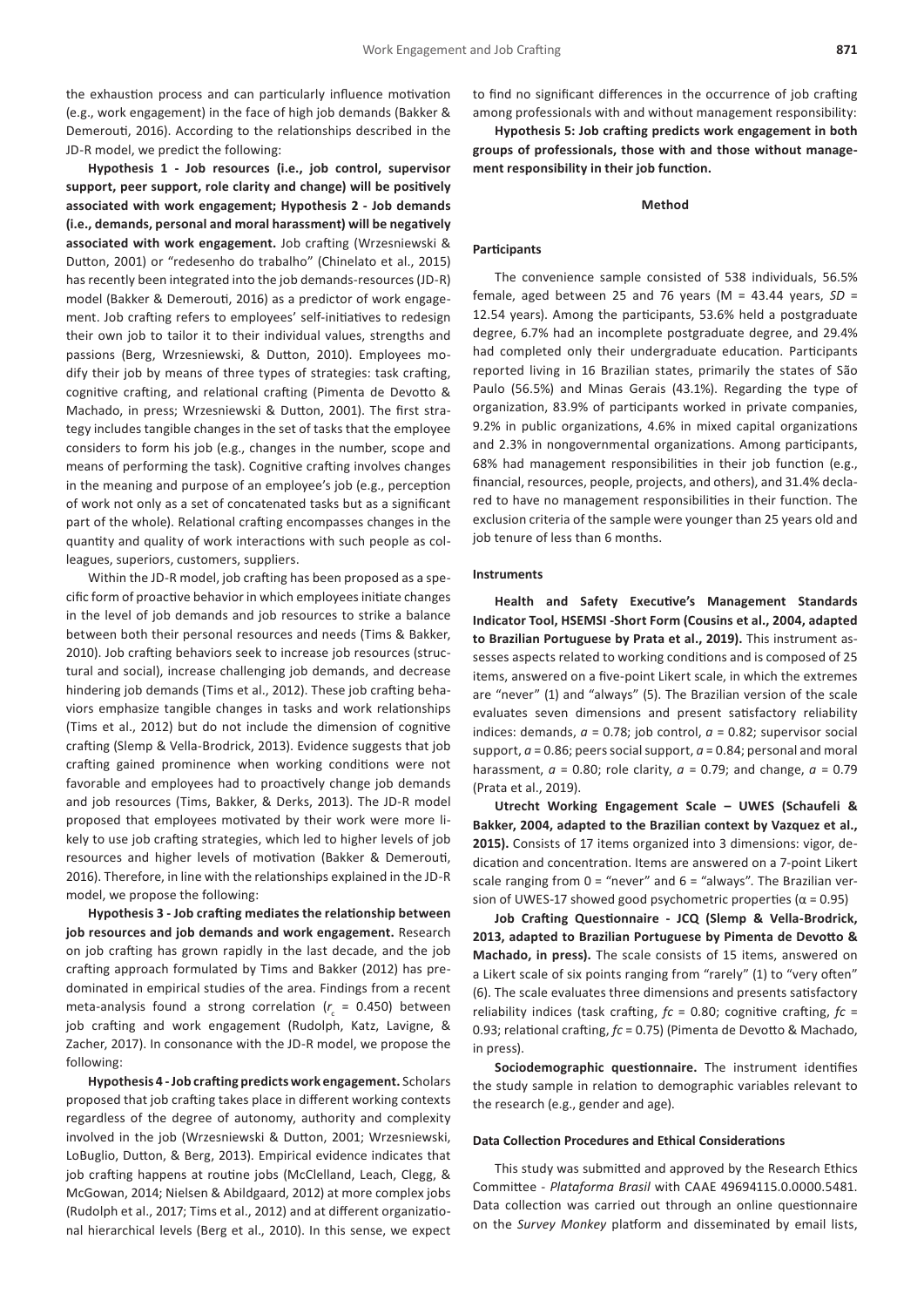social and professional networks, and the human resources department of a private organization from the services sector in the countryside of São Paulo state for all its employees. Through each of these research dissemination mechanisms, a link to access the online questionnaire was sent. Participants stated their agreement through an informed consent form, ensuring confidentiality about their identity.

#### **Data Analysis Procedures**

Network analysis was conducted (Epskamp et al., 2012) to investigate the structure and dynamics of relationships between work engagement, working conditions (job demands and job resources), and job crafting. Network analysis is an exploratory model based on regularized peer-to-peer interaction between all elements in a system, where the architecture and the dynamics of relationships between variables are *a priori* unknown (Machado et al., 2015). As an inductive method, network analysis does not limit the relationships between system elements and enables new patterns of relationships to emerge from empirical data.

The product of network analysis is a graphical model in which variables are represented by vertices (or circles) and the relationships between variables as edges (or lines). The intensity of the graph edges represents the magnitude of these associations, while the continuous line and dotted line represent the direction (positive or negative, respectively) of the associations. The force-directed placement algorithm (Fruchterman & Reingold, 1991) is applied, in which the variables are spatially arranged to approximate or repel the variables according to the magnitude of their associations, making the variables represented in the center of the graph have a higher number of associations (Machado et al., 2015).

In the first step of our data analysis, the *Graphical Least Absolute Shrinkage and Selection Operator* algorithm (GLASSO; Friedman, Hastie, & Tibshirani, 2008) was applied to estimate partial correlations between variables. The purpose of this method is to generate a sparse network (e.g., with few associations) representing conditioned (e.g., controlled) peer-to-peer associations to the other variables in the system. Edges with very small values have their value set at zero, and the final solution is reached considering the *Extended Bayesian Information Criterion* (EBIC; Chen & Chen, 2008). For better visualization of the results, only those with absolute values equal to or greater than 0.1 are presented. Subsequently, a community analysis was undertaken (Blondel, Guillaume, Lambiotte, & Lefebvre, 2008; Pons & Latapy, 2005; Reichardt & Bornholdt, 2006) to reveal which was the most related

| Table 1                                                                |  |
|------------------------------------------------------------------------|--|
| Prediction matrix and bivariate correlation matrix of model variables. |  |

set of variables in the system. Community analysis makes it possible to identify subgrouping solutions on the scale to reduce modularity, that is, the difference between intra- and intergroup associations.

The measures of centrality and clustering were analyzed to describe the characteristics of the system. Among the measures of centrality, connectivity (number of connections that cross a vertex), proximity (connectivity of one vertex with others in the system) and strength (the modular sum of the weight of associations of one vertex with others in the system) were described. The magnitude of the effects associated with work engagement (Opsahl, Agneessens, & Skvoretz, 2010) were mapped in a prediction matrix. Finally, a network comparison analysis between groups was undertaken. The main relationships of work engagement regarding all the variables investigated in this study were compared in two groups of participants, those with and those without management responsibility in their job function. For this purpose, networks were generated for each group of professionals and compared by means of a permutation test (van Borkulo et al., 2015). In this test, different replication samples (*n* = 500) were generated from the permutation of the original values and the edge weights between the compared variables, considering the distribution of their differences. Network analyses were conducted using *R software* and the *qgraph package* (Epskamp et al., 2012).

#### **Results**

Table 1 presents in its lower diagonal the bivariate correlation matrix indicating all associations between variables. Weak negative associations of demands and personal and moral harassment with work engagement were observed. Job resources (i.e., peer support, supervisor support, organizational change, role clarity, and job control) displayed positive low-magnitude correlations with work engagement. Task crafting and cognitive crafting exhibited positive moderate correlations with work engagement, and relational crafting showed a positive low-magnitude correlation with work engagement.

The upper diagonal of Table 1 indicates the prediction matrix. The values contained in the prediction matrix indicate the change in units of standard deviations in one variable as a function of the other. The main predictors of work engagement were cognitive crafting and task crafting. Increasing one standard deviation in cognitive crafting would lead to an increase of 0.32 standard units in work engagement, while an increase of one standard deviation in task crafting would increase 0.23 units in work engagement. Role clarity and change were the most predictive job resources for work

|              |         | ຳ                 | 3                        | 4                 | 5                 | 6    |      | 8    | 9               | 10   | 11      |  |
|--------------|---------|-------------------|--------------------------|-------------------|-------------------|------|------|------|-----------------|------|---------|--|
| 1. Harass    | —       | 0,21              | 0,00                     | $-0,18$           | 0,00              | 0,00 | 0,00 | 0,00 | 0,00            | 0,00 | $-0,13$ |  |
| 2.JD         | 0,33    | $\qquad \qquad -$ | 0,00                     | 0,00              | 0,00              | 0,00 | 0,00 | 0,00 | 0,00            | 0,00 | 0,00    |  |
| 3.SSup       | $-0,36$ | $-0,24$           | $\overline{\phantom{m}}$ | 0,35              | 0,00              | 0,00 | 0,16 | 0,00 | 0,00            | 0,00 | 0,00    |  |
| 4. PSup      | $-0,46$ | $-0,25$           | 0,68                     | $\qquad \qquad -$ | 0,12              | 0,00 | 0,39 | 0,00 | 0,00            | 0,00 | 0,00    |  |
| 5.Control    | $-0,34$ | $-0,11$           | 0,48                     | 0,58              | $\qquad \qquad -$ | 0,25 | 0,26 | 0,12 | 0,00            | 0,00 | 0,00    |  |
| 6.Role       | $-0,23$ | $-0.08$           | 0,45                     | 0,51              | 0,55              |      | 0,00 | 0,00 | 0,00            | 0,00 | 0,13    |  |
| 7.Change     | $-0,39$ | $-0,18$           | 0,61                     | 0,74              | 0,63              | 0,52 |      | 0,00 | 0,00            | 0,00 | 0,12    |  |
| 8.TaskC      | $-0,16$ | $-0,02$           | 0,27                     | 0,31              | 0,42              | 0,30 | 0,37 |      | 0,32            | 0,16 | 0,23    |  |
| 9.CogC       | $-0,15$ | $-0,10$           | 0,27                     | 0,32              | 0,33              | 0,36 | 0,36 | 0,62 | $\qquad \qquad$ | 0,19 | 0,32    |  |
| 10.RelatC    | $-0,12$ | 0,00              | 0,34                     | 0,34              | 0,38              | 0,22 | 0,38 | 0,46 | 0,47            | —    | 0,00    |  |
| <b>11.WE</b> | $-0,37$ | $-0,12$           | 0,36                     | 0,43              | 0,42              | 0,44 | 0,48 | 0,58 | 0,62            | 0,40 |         |  |

*Note.* A higher diagonal indicates the prediction; that is, changes of one standard unit in the reference variable are associated with the increase or decrease of X standard units in the connected variable (keeping all other variables fixed). A lower diagonal indicates the bivariate correlation matrix. Role = role clarity; Control = job control; Change = communication and management of organizational change; SSup = supervisor support; PSup = peer support; Harass= personal and moral harassment at work; JD= job demands; WE = work engagement; TaskC = task crafting; CogC = cognitive crafting; RelatC = relational crafting.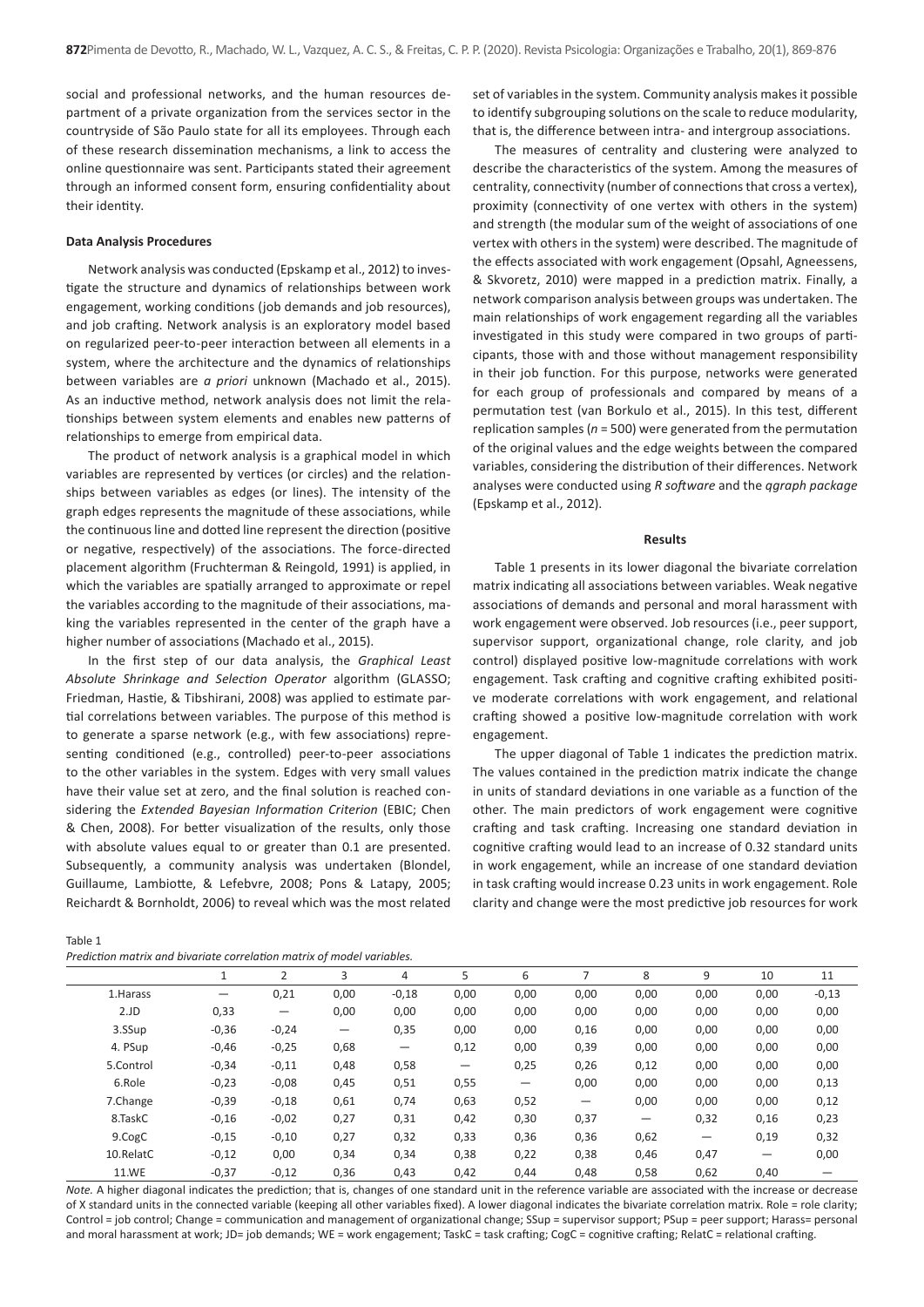engagement. Harassment at work was a negative predictor of work engagement (see Table 1).



*Figure 1*. Network of partial correlations and communities. Role = role clarity; Control = job control; Change = communication and management of organizational change; SSup = supervisor support; PSup = peer support; Harass= personal and moral harassment at work; JD= job demands; WE = work engagement; TaskC = task crafting; CogC = cognitive crafting; RelatC = relational crafting

The graph (Figure 1) presents a sparse network with regularized partial correlations. The different shades indicate the formation of five communities, that is, groupings of more related variables in the system. A parsimonious network with greater visibility of the most relevant and stable associations of the system is displayed. Work engagement has taken the center stage in the network. At the proximal level, work engagement was directly associated with job crafting through cognitive crafting and task crafting. Only two job resources, role clarity and change, exhibited direct and positive relationships with work engagement. Personal and moral harassment negatively and directly affected work engagement. At the distal level, relational crafting was indirectly associated with work engagement through cognitive crafting and task crafting. Job demands (e.g., overloading) affected work engagement through increased levels of personal and moral harassment. Job control influenced work engagement through role clarity and task crafting. Supervisor support and peer support (job resources) affected work engagement through change (communication and management of organizational change). The formation of five distinct communities indicated the division between job demands and job resources and a greater association between work engagement and job crafting. A subdivision of the job resources category into two communities is displayed: job control and role clarity in one community and change, supervisor support, and peer support in the other.

Finally, we compared two groups of professionals; the WMR (with management responsibilities) group was formed by professionals (n = 361) who had management responsibilities in their job function. The WHMR (without management responsibilities) group brought together professionals without management responsibilities in their job function (n = 165). The results indicated that the predictors of work engagement were qualitatively different between the two groups, but these differences were not significant.

In both groups, job crafting was a predictor of work engagement. Peer support was a predictor of relational crafting in both groups. In the WMR group, work engagement was mainly influenced by positive relationships of greater magnitude with role clarity (job resource), cognitive crafting and the negative influence of personal and moral harassment. In addition, job control was a predictor of



*Figure 2.* Comparison of networks between groups with and without management responsibility in their job function. Role = role clarity; Control = job control; Change = communication and management of organizational change; SSup = supervisor support; PSup = peer support; Harass= personal and moral harassment at work; JD= job demands; WE = work engagement; TaskC = task crafting; CogC = cognitive crafting; RelatC = relational crafting.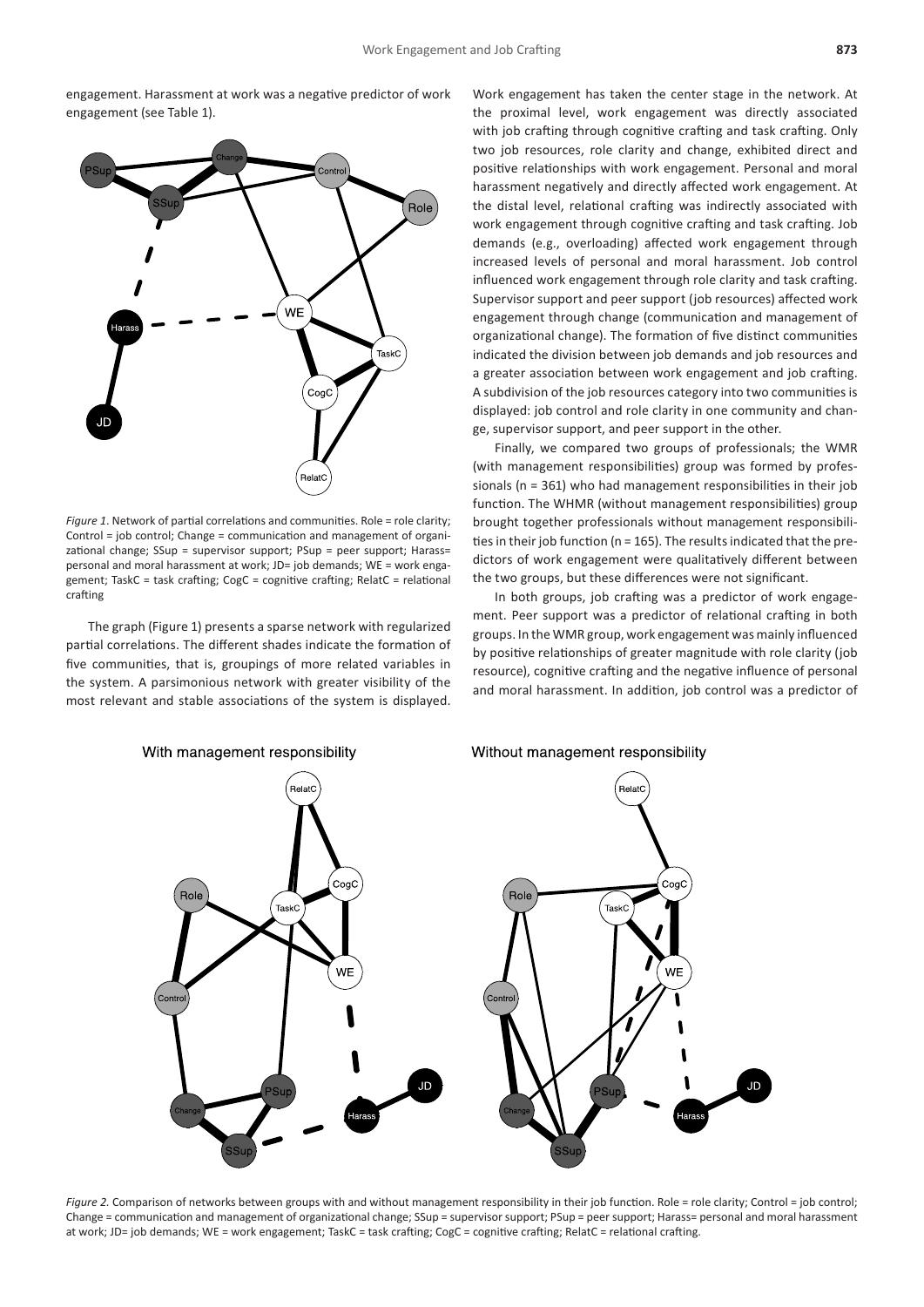task crafting in the WMR. In the WHMR group, cognitive crafting and task crafting exhibited positive associations of greater magnitude with work engagement (Figure 2).

#### **Discussion**

This study contributed to research based on the JD-R model (Bakker & Demerouti, 2016) in Brazil, revealing the relationships of work engagement with work conditions and job crafting from the perspective of network science. The network analysis technique was used to explore the relationships predicted in the JD-R model by analyzing the patterns of relationships between the variables that emerged from the empirical data (Machado et al., 2015). The results partially corroborated hypotheses 1 and 2. Hypothesis 3 was refuted. Hypotheses 4 and 5 were fully confirmed.

Hypotheses 1 and 2 were partially corroborated. In line with the relationships predicted in the JD-R model, the central position of work engagement stands out as the vertex that connects with other variables in the system. Our results indicated that only the job resources variables, change and role clarity, were direct predictors of work engagement. Similarly, in the sparse network, only harassment at work prevailed as a direct negative predictor of work engagement.

Supervisor support was strongly connected to change, and its relationship to work engagement happened through this job resource. This result suggested that the work environments of participants, at the time of data collection, were characterized by organizational changes that positively influenced work engagement. Supervisor support was probably crucial in communicating and managing these changes. Supervisor support has been noted in the literature as a social resource of work that is capable of increasing work engagement (Freeney & Fellenz, 2013; Yulita, Dollard, & Idris, 2017). Supervisor support was also associated with decreased harassment at work behaviors, alleviating the impact of it on work engagement. Evidence has shown that supervisor social support has promoted work engagement and stress reduction (Freeney & Fellenz, 2013; Yulita et al., 2017), performed as a protective factor for employee mental health and buffered the occurrence of personal harassment in the workplace (Warszewska-Makuch, Bedyńska, & Żołnierczyk-Zreda, 2015).

Unlike what was predicted in the JD-R model, job crafting did not mediate the relationship between work conditions and work engagement, which refuted hypothesis 3. We found that only job control positively influenced task crafting. This finding is in line with evidence that job control positively impacted task crafting (Rudolph et al., 2017; Sekiguchi & Hosomi, 2017). Except for job control, the other job resources and job demands evaluated in our study did not predict job crafting. A plausible explanation for this result is that in our study, other variables that predict job crafting or are associated with processes that raise it, such as personal resources, have not been evaluated. Personal resources are positive psychological characteristics and refer to the beliefs that employees hold regarding how much control they have over their environment (Bakker & Demerouti, 2007). Personal resources are functional in goal achievement and stimulate personal growth and professional development (Schaufeli & Taris, 2014) and job crafting (Demerouti, 2014).

The model integrating the findings on job crafting research (Demerouti, 2014) proposed that situational factors (job characteristics and work context) and individual factors (personal resources) are predictors of job crafting. In a study with professionals from different fields (social work, education, trade-related services,

sales, construction, gastronomy and others), the need to create or maintain a positive image at work was the main predictor of job crafting. In the presence of the need to maintain a positive image at work, job control and task interdependence indices did not predict job crafting over time (Niessen, Weseler, & Kostova, 2016).

Based on the above findings, the results of the present study corroborated the idea that the predictors of job crafting are not limited to the optimization of job resources and job demands or to extrinsic aspects of job characteristics and the work environment (Demerouti, 2014; Niessen et al., 2016). Our results indicated the need to further investigate to what extent job crafting is related to intrinsic or internal characteristics of professionals.

Job crafting predicted work engagement, which corroborated hypothesis 4. Task crafting and cognitive crafting exhibited positive moderate relationships with work engagement and mediated the relationship between work engagement and relational crafting. In this study, job crafting was assessed with the Brazilian version of the *Job Crafting Questionnaire* - JCQ (Slemp & Vella-Brodrick, 2013), which evaluated the cognitive crafting dimension of the construct. Cognitive crafting was not assessed in previous empirical studies that used the conceptualization and the scale of Tims & Bakker (2010, 2012). Thus, it was possible to highlight the fundamental role of cognitive crafting as the main predictor of work engagement. This finding is in line with the results of the validation study of the JCQ (Slemp & Vella-Brodrick, 2013) in Brazilian Portuguese (Pimenta de Devotto & Machado, in press), where cognitive crafting had a primacy in factor extraction and presented reliability indices superior to task and relational crafting. Taken together, evidence suggests that cognitive crafting may function as a mastermind dimension that influences the redesign of tasks and relationships at work.

As shown in the prediction matrix (Table 1), a higher level of work engagement could be achieved through interventions that encourage job crafting. The increase of a standard unit in cognitive crafting could generate an increase of almost a third in work engagement indices. Recent studies have indicated that job crafting can be facilitated and fostered by management (Bakker, 2015; van Wingerden, Bakker, & Derks, 2017). Job crafting interventions that stimulated and trained employees to deliberately engage in job crafting generated positive outcomes such as increases in positive affect and decreases in negative affect at work (van den Heuvel, Demerouti, & Peeters 2015), increases in satisfaction with basic psychological needs (van Wingerden et al., 2017), increases in work engagement (Sakuraya, Shimazu, Imamura, Namba, & Kawakami, 2016; van Wingerden, Derks & Bakker, 2017) and increases in job performance (Demerouti, Xanthopoulou, Petrou, & Karagkounis, 2017).

Job crafting predicted work engagement in roles with greater autonomy and complexity (the group of professionals with management responsibility) and in less autonomous and complex roles (the group of professionals without management responsibility). This result fully corroborated hypothesis 5. However, we noted that in the group of professionals without management responsibility, relationships between task crafting and cognitive crafting with work engagement were of greater magnitude compared with the professional group with management responsibility. This finding suggests that job crafting happens in different ways in both contexts. A plausible explanation for that is because in jobs with prescribed tasks and routines (in which management responsibility is low or nonexistent), the occurrence of job crafting is highly influenced by the perception of tasks as an integral part of the whole endowed with meaning.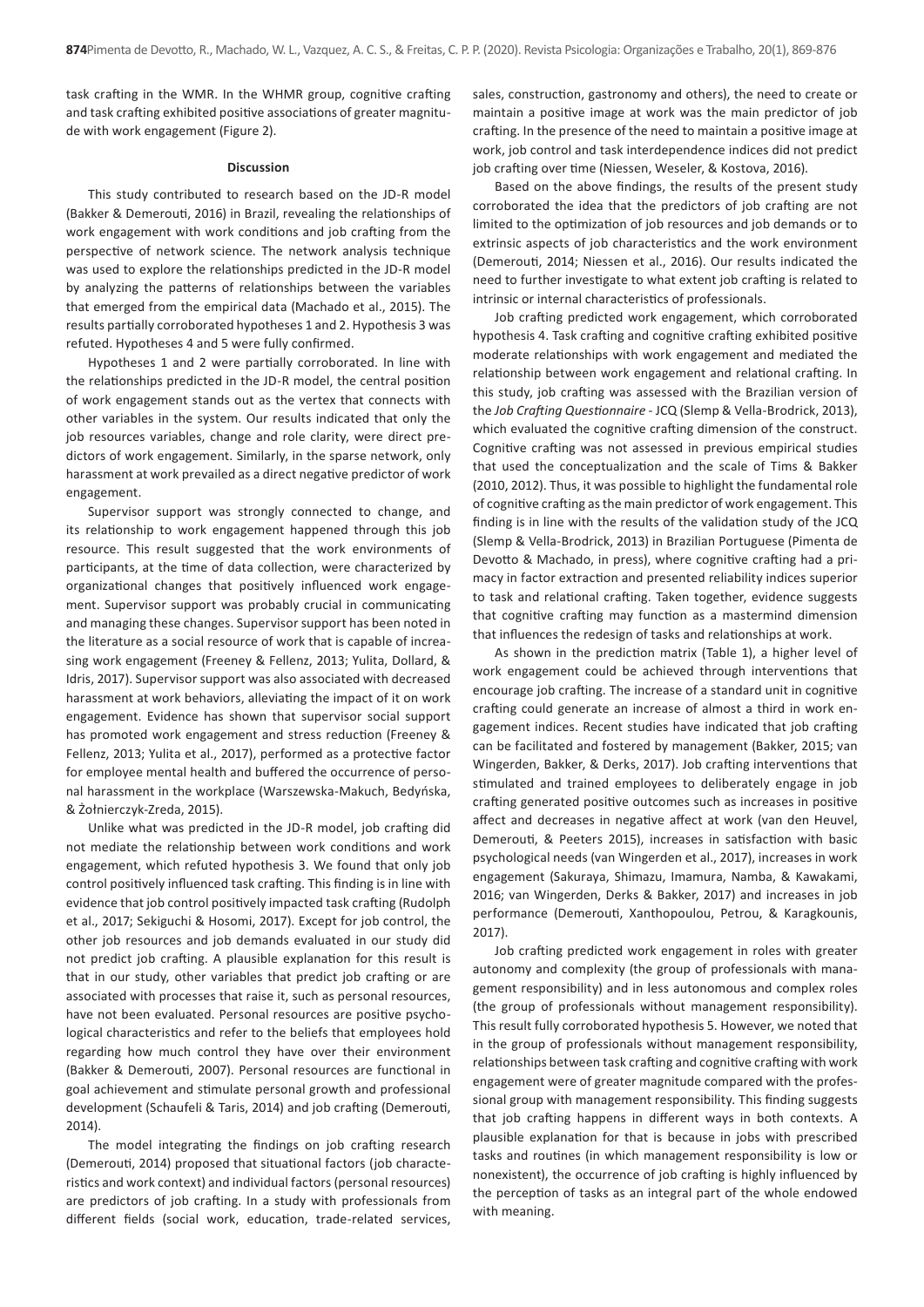In this vein, Wrzesniewski and Dutton (2001) reported evidence that the more proactive hospital cleaners built a broader perception of the hospital's workflow and adjusted their tasks and relational interactions in response to a more interdependent and integrated view of their work. Proactive cleaners altered the task and relational boundaries of the job to include additional tasks and interactions (with patients, visitors, nurses), integrating themselves into the workflow of their floor units. Thus, we suggest that cognitive crafting can be even more preponderant and influential to job crafting in more limiting occupational contexts.

The present study has some limitations. The first refers to the use of a nonprobabilistic convenience sample. Sample characteristics and convenience sample type may limit the generalization of results to other types of research (Schiffman & Kanuk, 2007). Our sample was characterized by professionals with a high level of education, which may limit the generalization of the results to other professional groups. Another limitation refers to the absence of the personal resources variables, one of the categories contemplated in the JD-R model. Future studies should investigate positive psychological strength variables (e.g., optimism, resilience, self-efficacy, psychological capital) to obtain a broader network of work engagement that includes relationships with personal resources.

This study contributed to the understanding of the work engagement network, corroborating its central position in the JD-R model. Our findings are consistent with evidence from studies about work engagement in Brazil (Chinelato et al., 2019; Farina et al., 2019; Pimenta de Devotto & Machado, in press; Prata et al., 2019). The prominence of cognitive crafting as a strong predictor of work engagement was highlighted. We emphasized the need to conduct further research on individual predictors of job crafting related to the category of personal resources. We suggest that the promotion of job crafting in organizations is a valuable strategy to increase work engagement. Future research should evaluate the effectiveness of job crafting interventions on work engagement and other positive work-related states.

#### **References**

- Bakker, A. B. (2015). Top-down and bottom-up interventions to increase work engagement. In P. J. Hartung, M. Savickas, & W. B. Walsh (Eds.), *APA handbook of career intervention*. American Psychological Association.
- Bakker, A. B., & Demerouti, E. (2007). The job demands-resources model: State of the art. *Journal of Managerial Psychology, 22*, 309-328. [https://doi.](https://doi.org/10.1108/02683940710733115) [org/10.1108/02683940710733115](https://doi.org/10.1108/02683940710733115)
- Bakker, A. B., & Demerouti, E. (2016). Job demands–resources theory: Taking stock and looking forward. *Journal of Occupational Health Psychology*, *22*(3), 273-285.<https://doi.org/10.1037/ocp00000563>
- Bakker, A. B., Demerouti, E., & Sanz-Vergel, A. I. (2014). Burnout and work engagement: The JD–R approach. *Annual Reviews Organization Psychology and Organizacional Behaviour*, *1*(1), 389-411. [https://doi.org/10.1146/](https://doi.org/10.1146/annurev-orgpsych-031413-091235) [annurev-orgpsych-031413-091235](https://doi.org/10.1146/annurev-orgpsych-031413-091235)
- Bakker, A. B., Hakanen, J.J., Demerouti, E., & Xanthopoulou, D. (2007). Job resources boost work engagement, particularly when job demands are high. *Journal of Educational Psychology*, *99*, 274–284. doi: 10.1037/0022-0663.99.2.274
- Barabási, A.L. (2011). The network takeover. *Nature Physics*, *8*(1), 14-16. [https://](https://doi.org/10.1038/nphys2188) [doi.org/10.1038/nphys2188](https://doi.org/10.1038/nphys2188)
- Berg, J. M., Wrzesniewski, A., & Dutton, J. E. (2010). Perceiving and responding to challenges in job crafting at different ranks: When proactivity requires adaptivity. *Journal of Organizational Behavior, 31*(2-3), 158-186. [https://doi.](https://doi.org/10.1002/job.645) [org/10.1002/job.645](https://doi.org/10.1002/job.645)
- Blondel, V. D., Guillaume, J. L., Lambiotte, R., & Lefebvre, E. (2008). Fast unfolding of communities in large networks. *Journal of statistical mechanics: theory and experiment*, *2008*(10), P10008. [https://doi.org/10.1088/1742-5468/2008/10/](https://doi.org/10.1088/1742-5468/2008/10/P10008) [P10008](https://doi.org/10.1088/1742-5468/2008/10/P10008)
- Chen, J., & Chen, Z. (2008). Extended Bayesian information criteria for model selection with large model spaces. *Biometrika*, *95*, 759-771. [https://doi.](https://doi.org/10.1093/biomet/asn034) [org/10.1093/biomet/asn034](https://doi.org/10.1093/biomet/asn034)
- Chinelato, R. S. D. C., Ferreira, M. C., & Valentini, F. (2015). Evidence of Validity of the Job Crafting Behaviors Scale. *Paidéia (Ribeirão Preto)*, *25*(62), 325-332. [https://doi.org/10.1590/1982-43272562201506](https://doi.org/10.1590/1982-43272562201506 )
- Chinelato, R. S. D. C., Ferreira, M. C., & Valentini, F. (2019). Work engagement: a study of daily changes. *Ciencias Psicológicas*, *13*(1), 325-332. [https://doi.](https://doi.org/10.22235/cp.v13i1.1805) [org/10.22235/cp.v13i1.1805](https://doi.org/10.22235/cp.v13i1.1805)
- Cousins, R., Mackay, C. J., Clarke, S. D., Kelly, C., Kelly, P. J., & McCaig, R. H. (2004). 'Management standards' work-related stress in the UK: Practical development. *Work & Stress*, *18*(2), 113-136. [https://doi.org/10.1080/02678370410](https://doi.org/10.1080/02678370410001734322) [001734322](https://doi.org/10.1080/02678370410001734322)
- Dalanhol, N., Freitas, C. P. P., Machado, W.L., Hutz, C. S., & Vazquez, A. C. (2017). Engajamento no trabalho, saúde mental e personalidade em oficiais de justiça. *Psico*, *48*(2), 109-119.<https://doi.org/10.15448/1980-8623.2017.2.25885>
- Demerouti, E. (2014). Design your own job through job crafting. *European Psychologist*, *19*(4), 237-247. <https://doi.org/10.1027/1016-9040/a000188>
- Demerouti, E., Xanthopoulou, D., Petrou, P., & Karagkounis, C. (2017). Does job crafting assist dealing with organizational changes due to austerity measures? Two studies among Greek employees. *European Journal of Work and Organizational Psychology, 26*(4), 574-589. [https://doi.org/10.1080/135943](https://doi.org/10.1080/1359432X.2017.1325875) [2X.2017.1325875](https://doi.org/10.1080/1359432X.2017.1325875)
- Epskamp, S., Cramer, A. O., Waldorp, L. J., Schmittmann, V. D., & Borsboom, D. (2012). qgraph: Network visualizations of relationships in psychometric data. *Journal of Statistical Software*, *48*(4), 1-18. [https://doi.org/10.18637/jss.](https://doi.org/10.18637/jss.v048.i04) [v048.i04](https://doi.org/10.18637/jss.v048.i04)
- Farina, L. S. A., Rodrigues, G. R., Fagundes, N. K., Carafini, T., Soares, L., Machado, W. M., & Hutz, C. S. (2019). *Flow e Engajamento: Associações com Recursos Individuais e Contexto Laboral*. Manuscript submitted for publication.
- Freeney, Y., & Fellenz, M. R. (2013). Work engagement, job design and the role of the social context at work: Exploring antecedents from a relational perspective. *Human Relations*, *66*(11), 1427-1445. [https://doi.](https://doi.org/10.1177/0018726713478245) [org/10.1177/0018726713478245](https://doi.org/10.1177/0018726713478245)
- Friedman, J., Hastie, T., & Tibshirani, R. (2008). Sparse inverse covariance estimation with the graphical lasso. *Biostatistics*, *9*(3), 432-441. [https://doi.](https://doi.org/10.1093/biostatistics/kxm045) [org/10.1093/biostatistics/kxm045](https://doi.org/10.1093/biostatistics/kxm045)
- Fruchterman, T. M., & Reingold, E. M. (1991). Graph drawing by force‐directed placement. *Software: Practice and experience*, *21*(11), 1129-1164. [https://](https://doi.org/10.1002/spe.4380211102) [doi.org/10.1002/spe.4380211102](https://doi.org/10.1002/spe.4380211102)
- Grant, A. M., & Parker, S. K. (2009). 7 redesigning work design theories: the rise of relational and proactive perspectives. *The Academy of Management Annals*, *3*(1), 317-375.<https://doi.org/10.1080/19416520903047327>
- Machado, W. L., Vissoci, J. R. N., & Epskamp, S. (2015). Análise de rede aplicada à psicometria e à avaliação psicológica. In C. S. Hutz, D. R. Bandeira, & C. M. Trentini (Org.), *Psicometria* (pp. 125-146). Porto Alegre: Artmed.
- McClelland, G. P., Leach, D. J., Clegg, C. W., & McGowan, I. (2014). Collaborative crafting in call centre teams. *Journal of Occupational and Organizational Psychology, 87*(3), 464-486. <https://doi.org/10.1111/joop.12058>
- Nielsen, K., & Abildgaard, J. S. (2012). The development and validation of a job crafting measure for use with blue-collar workers. *Work & Stress*, *26*(4), 365- 384. <https://doi.org/10.1080/02678373.2012.733543>
- Niessen, C., Weseler, D., & Kostova, P. (2016). When and why do individuals craft their jobs? The role of individual motivation and work characteristics for job crafting. *Human Relations*, *69*(6), 1287–1313. [https://doi.](https://doi.org/10.1177/0018726715610642) [org/10.1177/0018726715610642](https://doi.org/10.1177/0018726715610642)
- Opsahl, T., Agneessens, F., & Skvoretz, J. (2010). Node centrality in weighted networks: Generalizing degree and shortest paths. *Social networks*, *32*(3), 245-251.<https://doi.org/10.1016/j.socnet.2010.03.006>
- Pimenta de Devotto, R., & Machado, W. L. (in press). Evidências de validade da versão brasileira do *Job Crafting Questionnaire*. *Psico-USF*.
- Pons, P., & Latapy, M. (2005). Computing communities in large networks using random walks. *International Symposium on Computer and Information Sciences* (pp. 284-293). Springer Berlin Heidelberg.
- Prata, P., Freitas, C. P. P., Pimenta de Devotto, R., & Damásio, B. F. (2019). *Evidências de Validade da Escala Indicadores das Características do Ambiente Organizacional.* Manuscript submitted for publication.
- Reichardt, J., & Bornholdt, S. (2006). Statistical mechanics of community detection. *Physical Review E*, *74*(1), 016110. [https://doi.org/10.1103/](https://doi.org/10.1103/PhysRevE.74.016110) [PhysRevE.74.016110](https://doi.org/10.1103/PhysRevE.74.016110)
- Rudolph, C. W., Katz, I. M., Lavigne, K. N., & Zacher, H. (2017). Job crafting: A meta-analysis of relationships with individual differences, job characteristics, and work outcomes. *Journal of Vocational Behavior, 102,* 112-138. [https://](https://doi.org/10.1016/j.jvb.2017.05.008) [doi.org/10.1016/j.jvb.2017.05.008](https://doi.org/10.1016/j.jvb.2017.05.008)
- Salanova, M., Agut, S., & Peiró, J.M. (2005). Linking organizational resources and work engagement to employee performance and customer loyalty: The